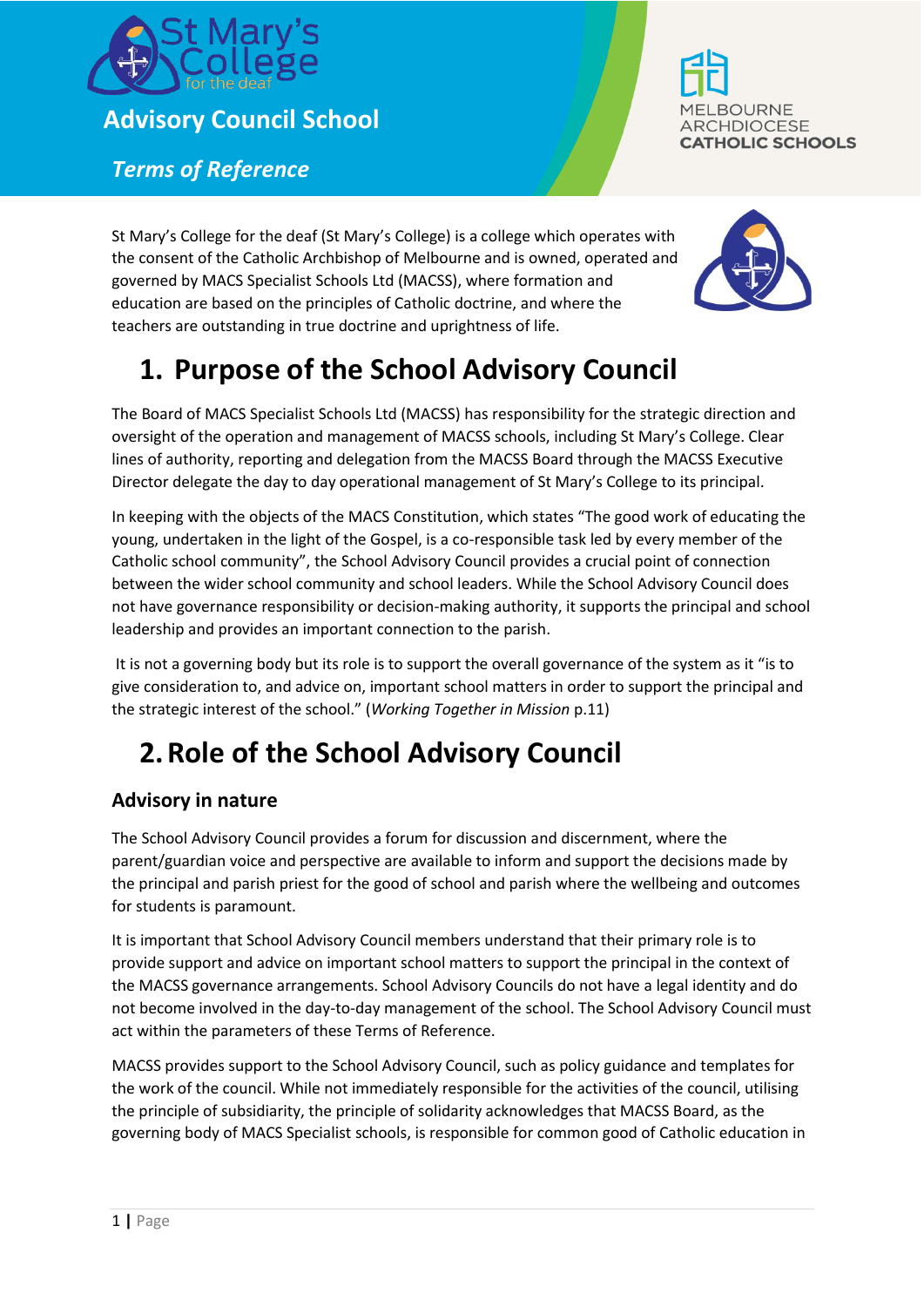MACSS schools in the Archdiocese and thus is ultimately responsible for making any decision about the establishment of a council and its arrangements.

The following are some ways the School Advisory Council supports the school and the principal:

- Articulating and enacting the school's vision and mission
- Promoting the school's Catholic ethos and culture
- Promoting faith formation and development
- Implementing school policies as required
- Giving advice to the principal on issues such as enrolments, school improvement plans and enrolment trends
- Engaging in discussion with the principal about the annual school budget and other financial matters
- Giving advice to the principal about the school Master Plan
- Capital resource planning and maintenance support to the principal

The School Advisory Council is not the governing body of a school, and as such does not have a decision-making authority due to it not having a legal identity. While a vital forum for parent and community voice, it is not a forum for individual parent advocacy or special interest representation and does not become involved in the day-to-day management of the school. It does not take on the role of a parent and friends group, a fundraising forum or fete organising committee.

## **3.Council structure**

### **Members of the School Advisory Council**

Serving on the School Advisory Council of a Catholic school is a form of Church lay ministry. It is a response to the call to support the local Catholic parish and school communities in a particular way. It is also a means for members of our community to share their skills and talents for the common good. A well-functioning council provides rich sources of wisdom and insight as well as a means of strengthening community links and potential for partnerships.

St Mary's College School Advisory Council is to be comprised of a minimum of six (6) and a maximum of 10 (ten) council members who value and share the educational mission and ethos of the Catholic Church comprising of at least:

- a) the principal (ex officio)
- b) a person nominated by the Archbishop (ex officio) (**Custodian of Mission**)
- c) two (2) parents, guardians, carers of children attending the school
- d) one (1) parishioner from any of our parishes
- e) another person from either category or who in the opinion of the principal has the relevant knowledge, skills, expertise or interest and commitment to the mission of the school to serve a particular need on the council.
- f) staff member (particularly for secondary schools)
- g) any other (2) persons who in the opinion of the principal has the relevant knowledge, skills, expertise or interest and commitment to the mission of the school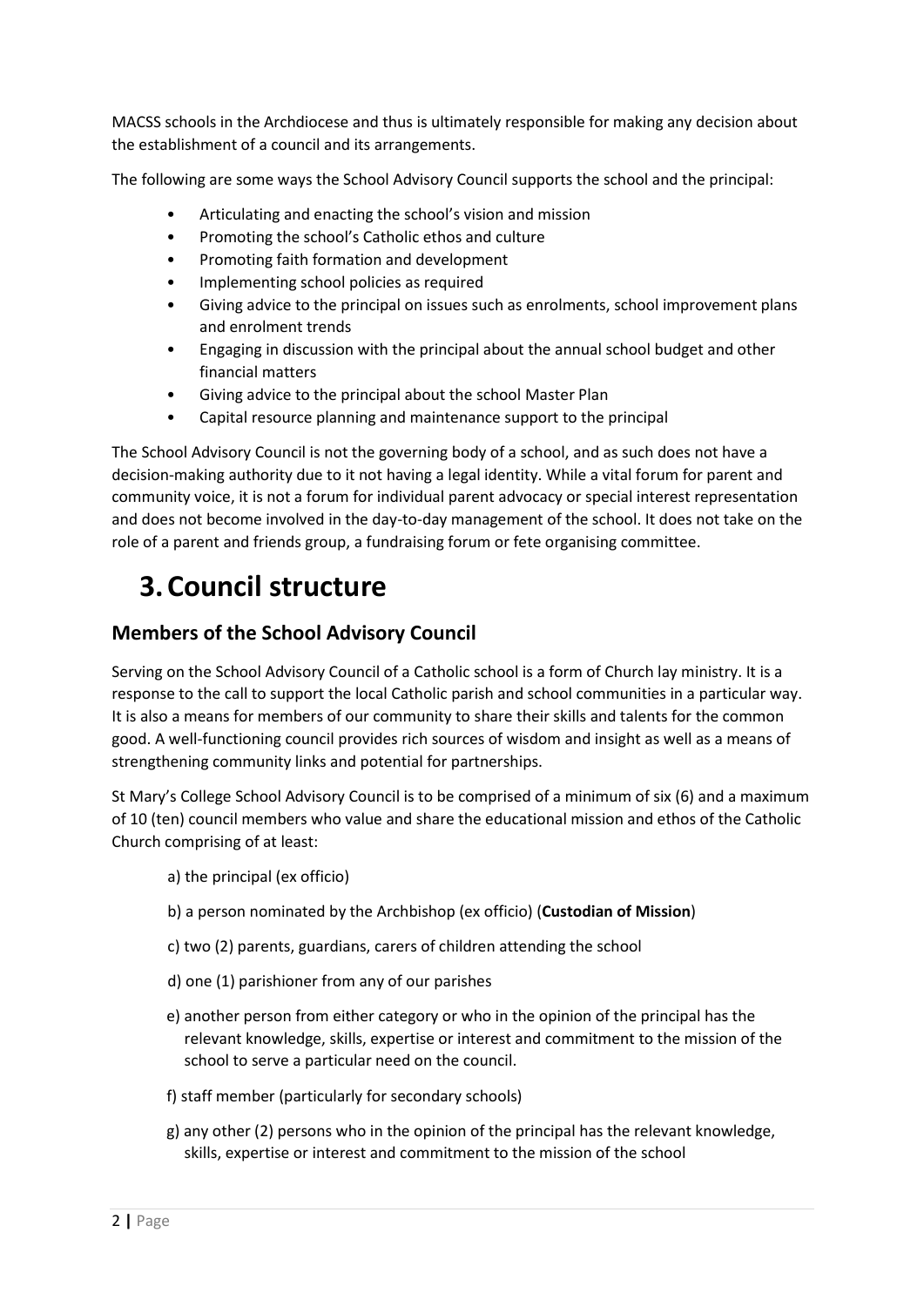A person that is a member of the council under either category (a) to (e) may satisfy the eligibility criteria under more than one category. A single parish representative may be sufficient for a council fulfilling its function in dealing with education matters relating to the school.

At the principal's discretion members of the school staff may be invited from time to time to attend meetings depending on the content of the agenda.

### **Process of appointment of council members**

The principal has the power of appointment, re-appointment and removal of members of the School Advisory Council, except the Custodian of Mission who holds office *ex officio* and cannot be removed by the principal.

In appointing Council members, the Principal will consult with the Custodian of Mission following a process of discernment. The principal and Custodian of Mission may choose to be supported by others in the appointment process. When appointments are being made it is important to keep in mind the need for a balance of gender, cultural diversity and skill sets in forming the council.

The Principal may, following a consultation with the Custodian of Mission, remove a council member (except the Custodian of Mission) if the Principal is of the view that a council member is not complying with the expectations of the role of a Council member or is engaged in conduct unbecoming of a Council member or prejudicial to the interests of the school. A Council member may appeal his or her removal to the Executive Director of MACSS for review. The decision of MACSS Executive Director will be final.

The Principal of the St Mary's College acts on delegation by MACSS Executive Director who in turn acts on delegations from the MACSS Board. No delegation of power prevents the exercise of power directly by the MACSS Executive Director or the MACSS Board, as relevant. For the avoidance of doubt, the MACSS Executive Director and/or the MACSS Board reserve the power to remove a council member from office (except the Custodian of Mission) if they are of an opinion that the circumstances are deserving of such action.

Council members are appointed annually at a set time devised by the council. The principal may at any time make an additional appointment to the council in the event of a vacancy in the minimum prescribed positions or to otherwise fulfil a need on the council, however any council member so appointed will only hold office until the next set annual appointment round devised by the council following the appointment, and at this time may apply for membership of the council in the ordinary manner.

### **Child Safe Standards**

Adherence to the school's child safe standards must be at the forefront of any appointment process. Council members must have both a police check and Working with Children check and must sign the school child safe standard agreement. Once appointed, it is a requirement that all council members sign and comply with the school's *Child Safety Code of Conduct*.

### **Conflict of Interest**

MACSS is committed to building School Advisory Councils that are free from fraud or corruption or the perception of fraud or corruption. Conflict of interest arises where a councillor's duty to the school is affected by a personal (actual, potential or perceived) interest. In such cases, the line between personal and professional conduct may become blurred and interfere with a councillor's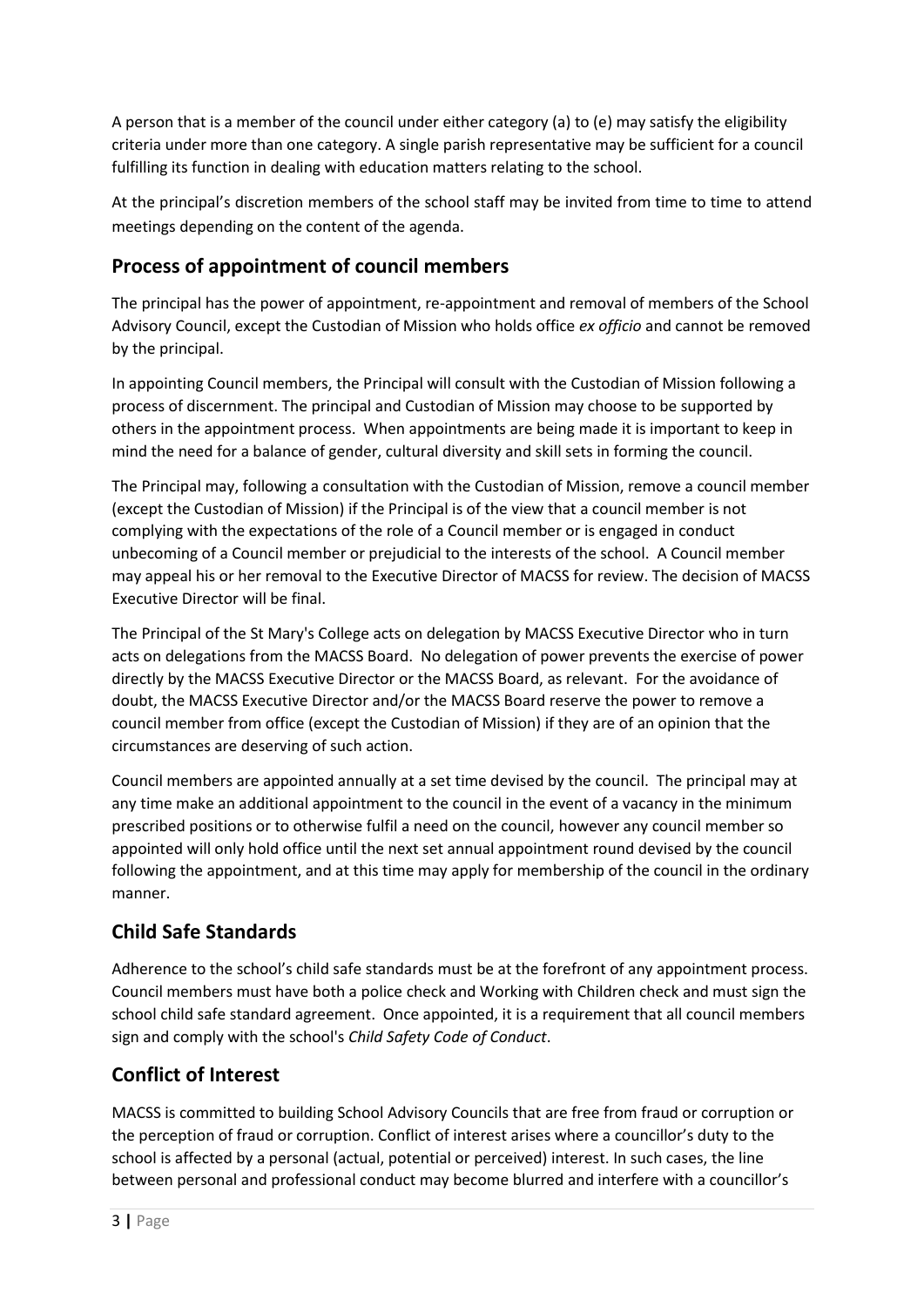capacity to provide advice and fulfil his or her responsibilities on the council. Conflicts of interest may arise and do not need to present a problem to any School Advisory Council or MACSS if they are openly and effectively managed.

The school's *Conflict of Interest Policy* addresses the requirements for disclosure and management of conflict of interest, and extends to council members. It is a requirement of the role that Council members abide by and comply with this policy.

### **Expressions of Interest**

Generally, expressions of interest to become a council member are made in advance of the set annual appointment round devised by the council. The process of applying for membership of the St Mary's College School Advisory Council is by means of expression of interest. Position availability will be made public through the school newsletter, via the school website, or by special letter of invitation in October each year for a position the following year. Anyone interested in becoming a member of the St Mary's College School Advisory Council may seek advice from the principal, Chair, or the Custodian of Mission on the process of appointment. Consideration will also be given to succession planning through staggered renewal of members to ensure continuing institutional memory.

#### **Diversity**

School Advisory Council seeks to be inclusive of all community members and will demonstrate a genuine commitment to gender equity, cultural diversity and requisite skill sets.

Collectively, council members should bring a range of personal skills and experience to add value to the St Mary's College School Advisory Council in accordance with the requirements under clause 5 'The role of individual council members' in these Terms of Reference.

## **4.Appointment and induction of members**

### **A process of discernment**

As being a member of a School Advisory Council of a Catholic school is a form of Church lay ministry, the process of appointment is preceded by discernment to assist potential new council members to understand:

- the mission and vision of MACSS, the parish and school
- the roles, responsibilities and processes of MACSS and the St Mary's College School Advisory Council
- how council members, can support the principal and the Custodian of Mission
- the appropriateness of their personal readiness to serve.

This discernment process commences when expressions of interest are sought for new council members, beginning with the provision of an information pack to those interested in nominating for a council position and /or a chance for potential nominees to discuss the role of the council and the expectations of a council member with the principal, chair or Custodian of Mission.

In keeping with what it means to be and to build Church, the discernment process seeks to arrive at a decision about appointment which all can accept gracefully and support wholeheartedly (even if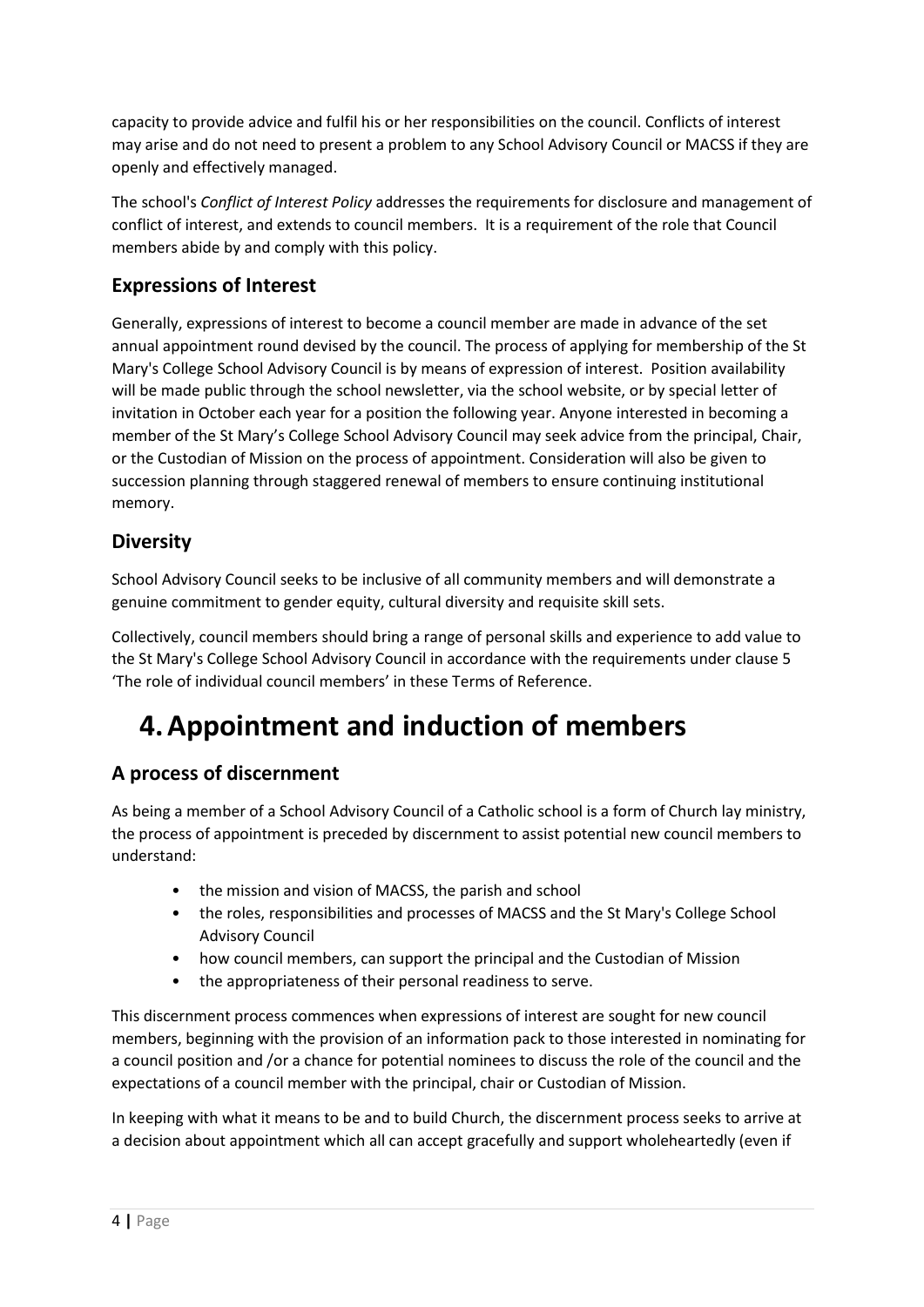some wish the decision had been different) because they know the group honestly searched together for the Spirit of God in and for the life of the community.

A discernment process ensures that those who have expressed an interest have had an opportunity to discern their readiness to serve.

Such a process could include:

- Reflecting on the Mission of MACSS and the school
- Exploring the shared understanding that serving on the School Advisory Council is a means for members of our community to share their skills and talents for the common good
- Interviewing those who submitted an Expression of Interest
- Sharing known background information about the potential members with observance of privacy laws and confidentiality,
- Considering the good character of the person and their disposition
- Endeavouring to create a balance of campus community representation, gender, diversity and skill sets on the SAC.

#### **Induction**

The induction process continues after appointment and is a continuing process rather than an event. MACSS provides a basis for formation and induction as outlined in the MACS *School Advisory Council Manual*. Formal induction to the St Mary's College School Advisory Council includes:

- A letter of appointment outlining the role and expectations of the role.
- Formal introduction to the St Mary's College School Advisory Council.
- A tour through the main Wantirna campus, plus other campuses as required.
- A mentor from the St Mary's College School Advisory Council to provide support for up to the first 6 months of term.

New council members will be provided with:

- the MACSS *Statement of Mission*
- an understanding of the history of the parish and school
- a MACS *School Advisory Council Manual, including the School's Child Safety Code of Conduct, School's Conflict of Interest Policy and other relevant School governance policies*
- a tour of the school facilities.

#### **Terms and conditions of appointment**

The period of appointment for council members, excepting the Custodian of Mission, the principal and any other ex officio appointment, is generally a term of 3 years ending on the conclusion of the third year following their appointment, with the option of being reappointed for a total of three consecutive terms.

The Custodian of Mission and the principal hold office on the School Advisory Council *ex officio*, meaning that their term continues for so long as they occupy that office following which they cease to be a member of the council. Their successor in that office then becomes automatically appointed to the council.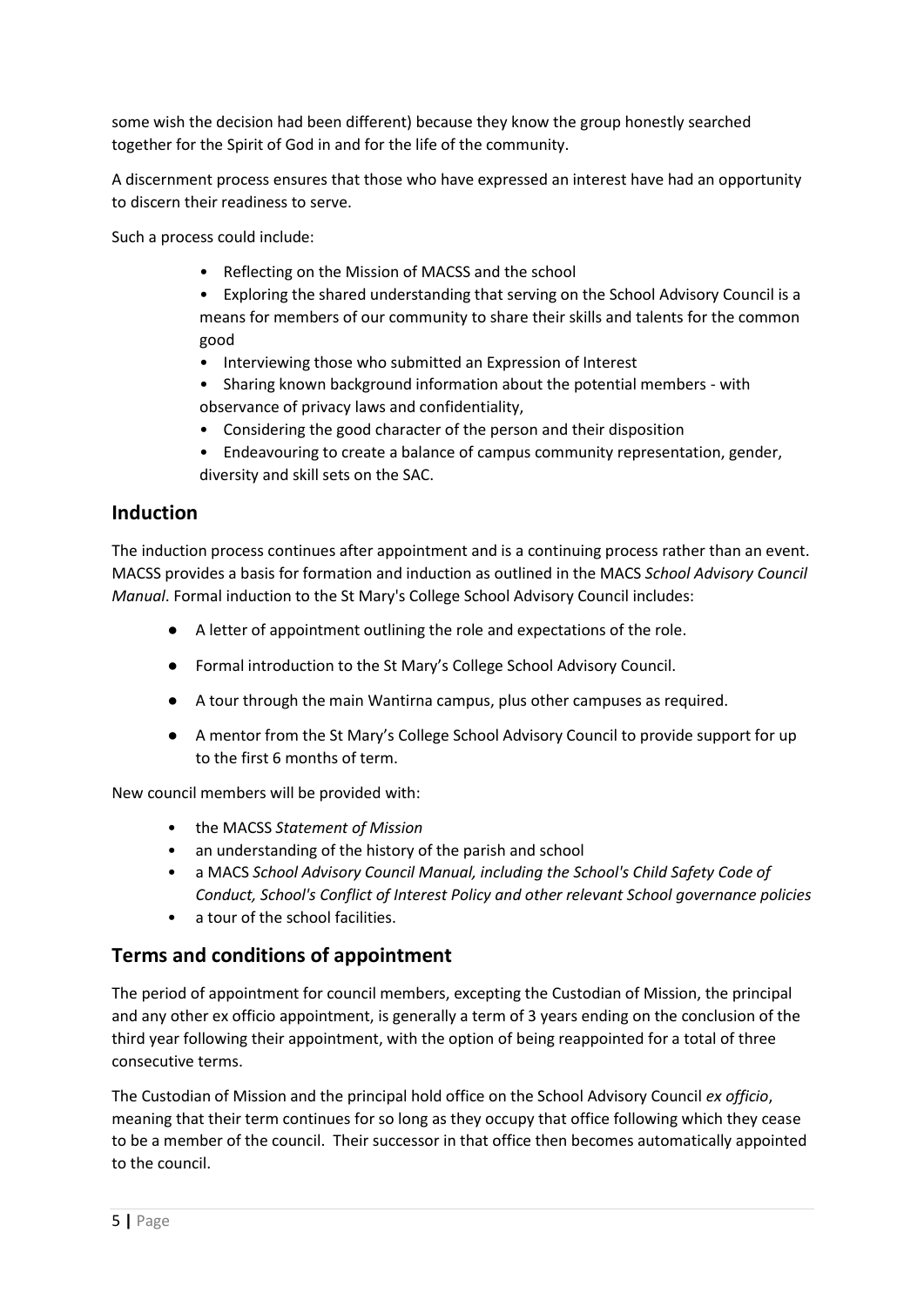Any other council members who are appointed on the council *ex officio* due to a specific position in the school (for example, Business Manager), will also have a term of office on the council for so long as they occupy that office following which they cease to be a member of the council. Their successor in that office will be eligible to be appointed to the council, as determined by the principal in consultation with the Custodian of Mission.

The other terms and conditions of appointment of council members are contained in a letter of appointment from the principal which sets out, amongst other things:

- the terms and conditions in the letter of appointment that must be agreed to by the proposed council member
- details of expectations of council members and a copy of these Terms of Reference
- reference to availability of applicable MACSS school governance policies, as provided in the MACS *School Advisory Council Manual* including the applicable *School's Child Safety Code of Conduct, Conflict Resolution Policy, Conflict of Interest Policy and Child Safety Policy.*

The office of a council member will become vacant if the council member:

- is absent without the consent of the council from three (3) successive meetings of the council, unless the principal determine otherwise;
- resigns by notice in writing;
- is removed from office by the principal (or MACSS Executive Director or MACSS Board, as applicable);
- in the case of the Custodian of Mission, the principal or any other ex officio appointment to the council, ceases to occupy the relevant office;
- becomes of unsound mind or a person whose person or estate is liable to be dealt with in any way under the law relating to mental health;
- dies.

Any period of office of a council member held during a casual vacancy appointment by the principal (that is, a period of less than one year between annual appointment rounds) is disregarded in counting the maximum permitted tenure of office of a Council member of three consecutive terms.

# **5.The role of individual council members**

### **Qualities and skills of a council member**

Each Catholic school is different, but all schools share the mission of the Church. The council should be composed of people who appreciate, value and share the educational mission and ethos of the Catholic Church. When seeking council members it is important to reflect on the qualities and skills of benefit to the council in carrying out its functions. Their capacity to contribute, their shared understanding and their positivity is essential.

The following is a list of some of the key qualities and skills for members of the School Advisory Council:

- commitment to the MACSS *Statement of Mission*
- commitment to Catholic education in our parishes and school
- commitment to the vision and mission of our parishes and school
- an understanding of the role of Custodian of Mission, principal and council members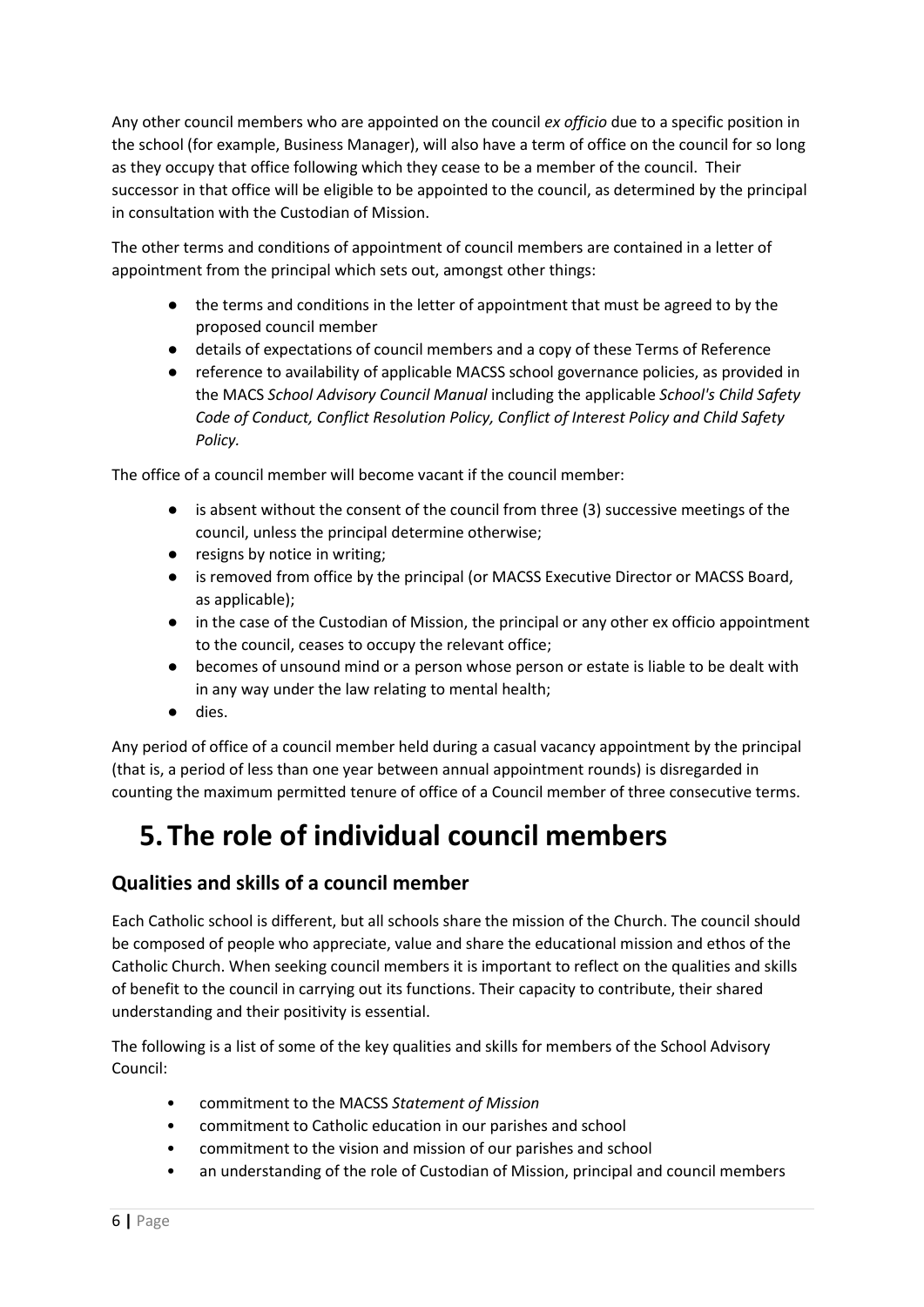- willingness to ask questions and seek clarification
- ability to think strategically
- willingness to support the contributions of other council members
- capacity to listen in an active and meaningful way
- willingness to work cooperatively with others
- commitment to maintaining confidentiality at all times.

#### **Expectations of the council member**

Each council member is required to commit to the following:

- understanding the council's role
- having a positive and constructive attitude
- elevating any appropriate issues for consideration by the council
- declaring and not allowing any personal interests to conflict with the interests of the school and properly manage any conflict of interest in accordance with the *School's Conflict of Interest Policy*.
- preparing for council meetings
- attending each council meeting, unless there are extenuating circumstances
- bringing expertise and views to discussions on behalf of the whole community
- participating actively and responsibly
- acting honestly and fairly, in good faith and in the best interests of the school
- acting ethically and with a high level of integrity
- conducting themselves professionally and treating other council members fairly, sensitively, consistently and with respect
- undertaking council work with reasonable care and diligence
- participating in council formation activities
- keeping confidential the information received in the course of service as a council member
- not taking improper advantage of their position as a council member
- abiding by the applicable MACSS school governance policies and key documents including MACS *Statement of Mission, Working Together in Mission, school's Child Safety Code of Conduct* and *Conflict of Interest Policy*.

## **6.Key roles**

There are four key roles on a School Advisory Council. The Chair, the principal, the Custodian of Mission and the secretary each have a significant role on the council and each of these roles carries specific responsibilities.

### **The Chair**

The role of the Chair is to:

- chair council meetings
- in conjunction with the principal and the secretary oversee the development of meeting agendas, checks papers for meetings and the draft minutes
- ensure the meetings are focused on the agenda
- encourage participation by all council members in meetings and at council events
- act as a spokesperson for the council when authorised to do so by the principal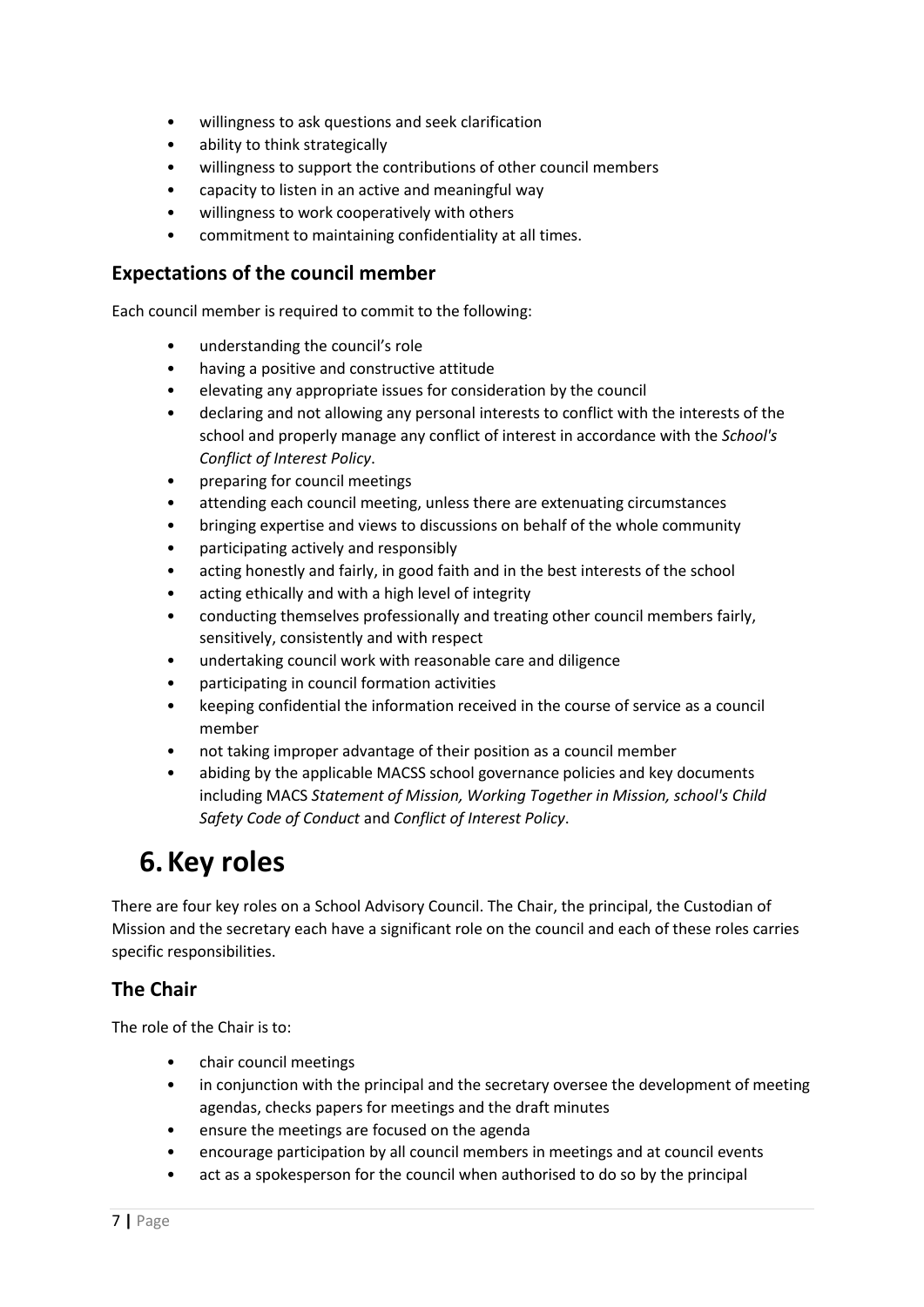- attend important parish and school events as appropriate
- participate as a member of the council.

#### *Appointment*

The Chair is elected by the council members from amongst their number at the first meeting of the council after the end of the term of the previous Chair.

The Chair will normally be an independent member who is not employed by MACSS at the St Mary's College or otherwise and is selected on the basis of the person's achievements and his or her record as a leader.

The term of the Chair aligns with their term of office as a council member. The office of the chair will terminate if they cease to be a council member whether by way of expiry of their term, resignation or removal. The Chair does not have a casting vote in addition to their ordinary vote as a council member.

#### **The principal**

Key responsibilities of the principal's role include development of the faith community, particular focus on the safety and wellbeing of students, formulation of a vision for the whole school, attention to contemporary teaching and learning in order to engage all students, and stewardship of the people and resources with particular outreach to the parent community.

The principal works in collaboration with the Custodian of Mission, staff and members of the school community, and MACSS management to achieve the mission of the school.

As such the principal's role on the council as an ex officio member is to:

- play a key role in developing the overall goals and priorities of the council
- play a key role in developing the agenda for meetings and the preparation of papers before meetings
- ensure follow-up of actions arising from council meetings
- act as the chief education advisor to the council
- make arrangements to maintain an archive of relevant council documentation in accordance with this Terms of Reference, including minutes from previous meetings
- make arrangements to distribute the papers before meetings, after preparation of the papers by the secretary
- make arrangements to distribute draft minutes to the council members, after preparation by the secretary
- ensure that council members are kept informed between meetings
- make arrangements to maintain a register and record of council, committee and working groups and all applicable documentation and records, including minutes, agendas and correspondence.

#### *Appointment*

The principal is an ex officio member of the School Advisory Council by virtue of holding the role of a principal of the School. The principal has full voting rights and is counted in the usual way for quorum purposes.

#### **The Custodian of Mission**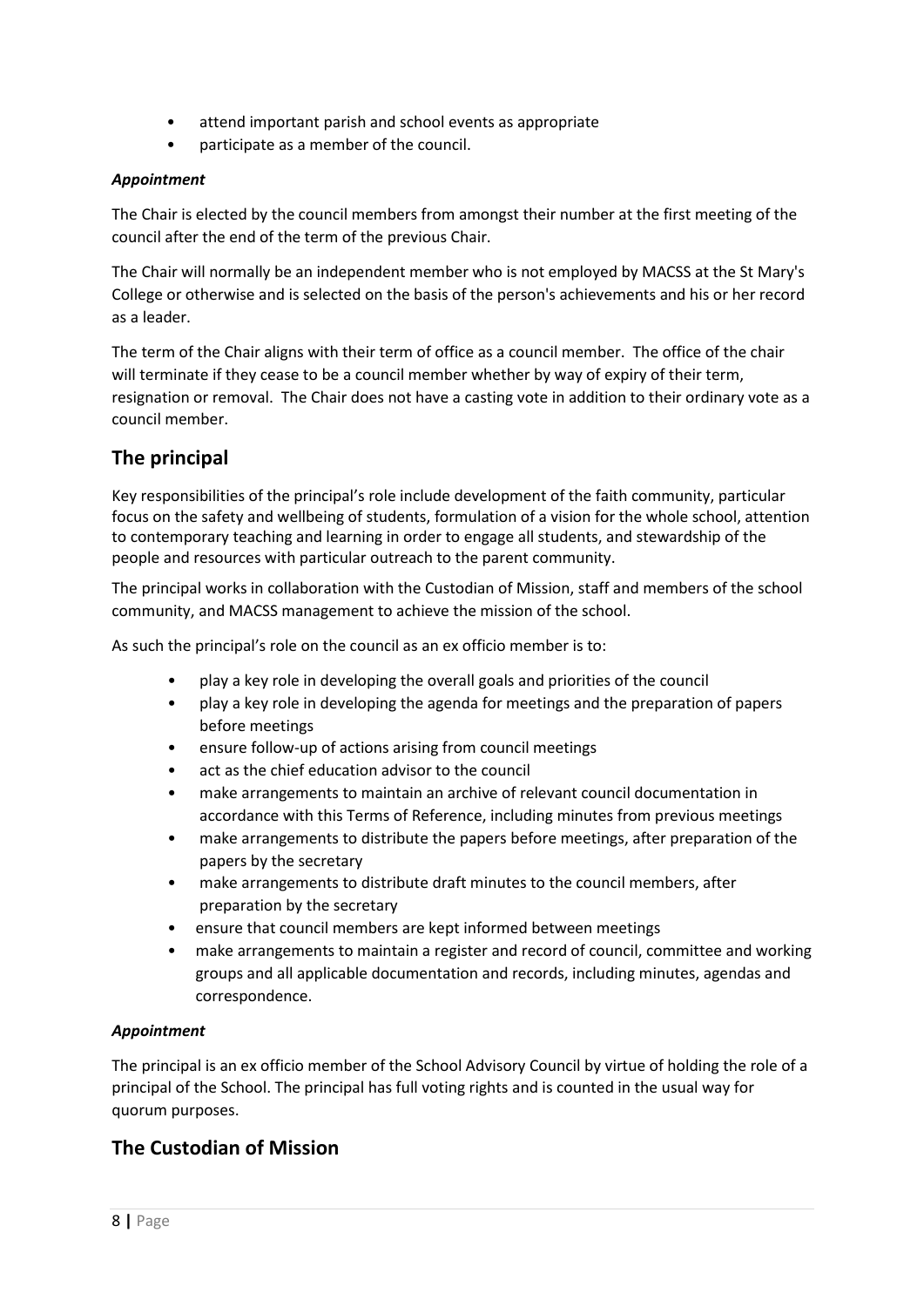The Custodian of Mission has a key role of supporting the School in its distinctive Catholic identity, spirituality and life by continued responsibility for faith education, sacramental life and pastoral care.

Therefore, the Custodian of Mission has an ex officio role on the council to:

- as the key evangeliser and educator in faith within the parish and thus the custodian of mission of parish and school, provide guidance to council in its deliberations as relevant
- support the principal and council in the development and implementation of the sacramental program to ensure the school is faithful to its distinctive Catholic identity and spirituality
- in providing strong pastoral support and effective Catholic leadership of the parish, which includes the school and college communities, to guide the council and bring to the council's attention, matters relevant to the operation of the school
- be engaged with, and bring to the council's attention, those aspects of the school's operations that have the potential to harm the parish's good name
- be involved in and provide input in the council's planning of any transaction that will change the nature of the school property or affect the use of any other areas of adjoining parish property (where property is beneficially owned by a juridic person which the Custodian of Mission represents i.e. a parish or groups of parishes).

#### *Appointment*

The Custodian of Mission has an automatic entitlement to hold office on the council ex officio by virtue of his office as parish priest, parish priest representative of an association of parishes or nominee of the Archbishop, as applicable. The Custodian of Mission has full voting rights and is counted in the usual way for quorum purposes.

#### **The secretary**

The role of the Secretary is to:

- take the minutes of council meetings
- oversee that the agenda and papers are confirmed in sufficient time to allow for their distribution at least a week prior to the meeting
- oversee management of all council correspondence
- oversee the provision of adequate notice of the annual appointment round and of any intention to call for nominations for council positions that become vacant.

#### *Appointment*

The secretary is appointed by the council from among its members at the first meeting of the council after the end of the term of the previous secretary. The secretary does not have an additional vote in addition to the ordinary vote on the council.

## **7.Committees and working parties**

To share and support the work of the School Advisory Council, the council may consider establishing standing committees depending on the size and local context of the school. The purpose of each committee is to advise the School Advisory Council on specific matters. Committees are not a requirement but an additional advisory structure if needed.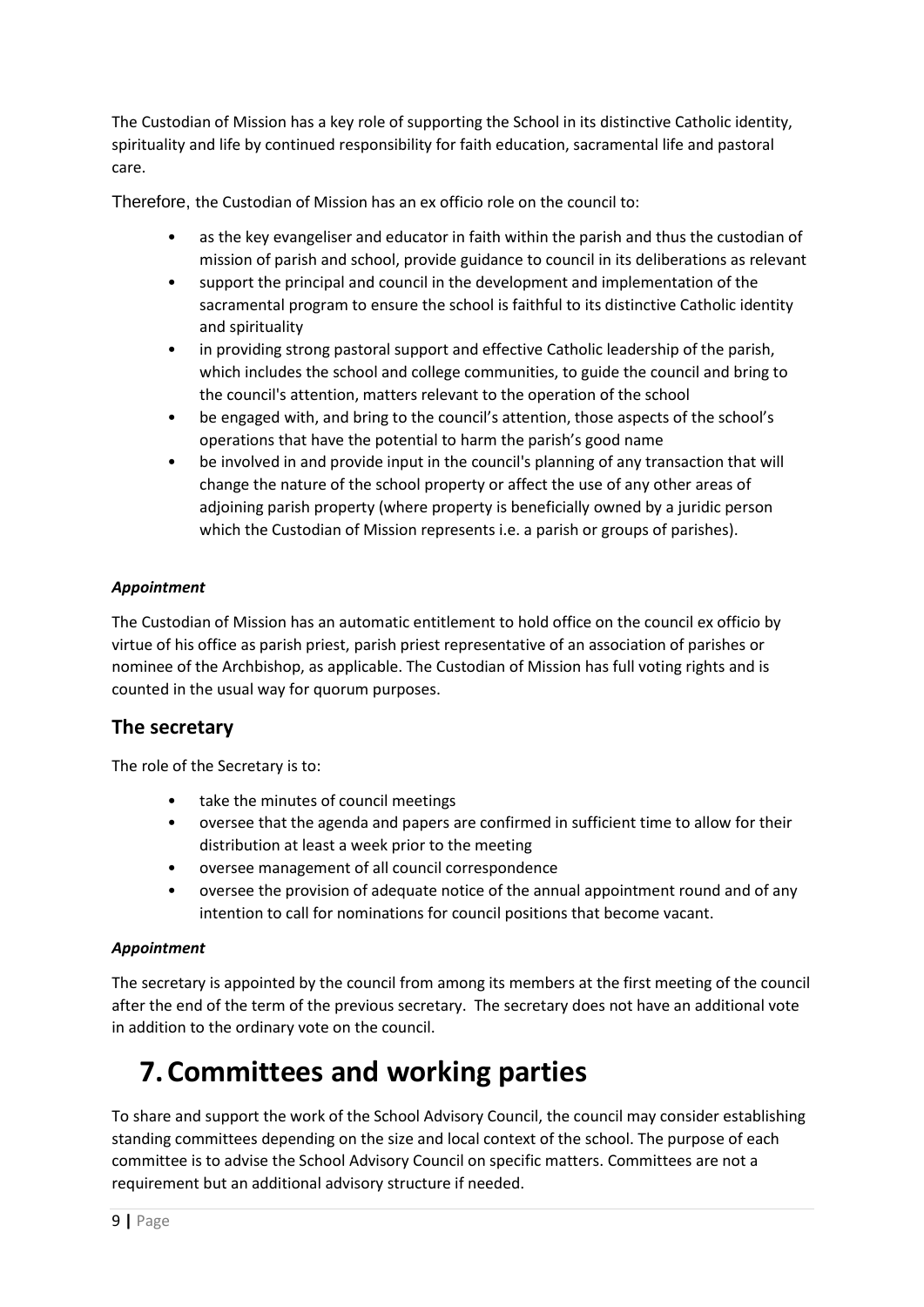The councils of larger schools may delegate work to committees to more effectively provide advice on complex or specialised issues and to use councillors' time more efficiently. Committees provide recommendations to the full council, which retains collective responsibility for the advice provided to the principal.

Involvement in committees allows members to deepen their knowledge of the school, become more actively engaged and fully utilise their experience. Additionally, the existence of committees can indicate to the community that the council is giving voice to particular issues.

Smaller schools may not benefit from a formal committee structure because their councils are often quite small and operations not as complex.

From time to time the council may also wish to establish a committee or working party for a specific purpose or to undertake a particular task, for example a centenary celebration.

The council may appoint additional members of a council committee or working group to assist with deliberations in the manner determined by the council in each instance.

Council committees and working groups may be focused on a specific area such as:

- finance
- property
- parent/guardian/carer engagement

#### **Function**

If a committee or working party is seen as desirable, the MACSS approved template Terms of Reference document is to be used to establish the committee or working group. The following structures need to be adopted:

Each committee or working party should be chaired by a council member who is responsible for reporting to the council on the activities of the committee/working party.

Council committees/working parties are directly responsible to the council.

Each committee/working party of the council should have clearly articulated expectations stating:

- the name of the committee/working party
- the name of the chair
- the purpose and tasks to be undertaken
- the names of the members
- quorum, meeting and reporting requirements
- the date for reporting back to the council e.g. actions since last report, what's happening now, future plans, items for council discussion
- duration of the committee/working party.

It is important that any council committee or working party understands that it may not speak publicly for the council.

The terms of reference of each committee or working party of the council should be approved by the principal and appropriate records maintained by or on behalf of the principal.

## **8. School Advisory Council meetings**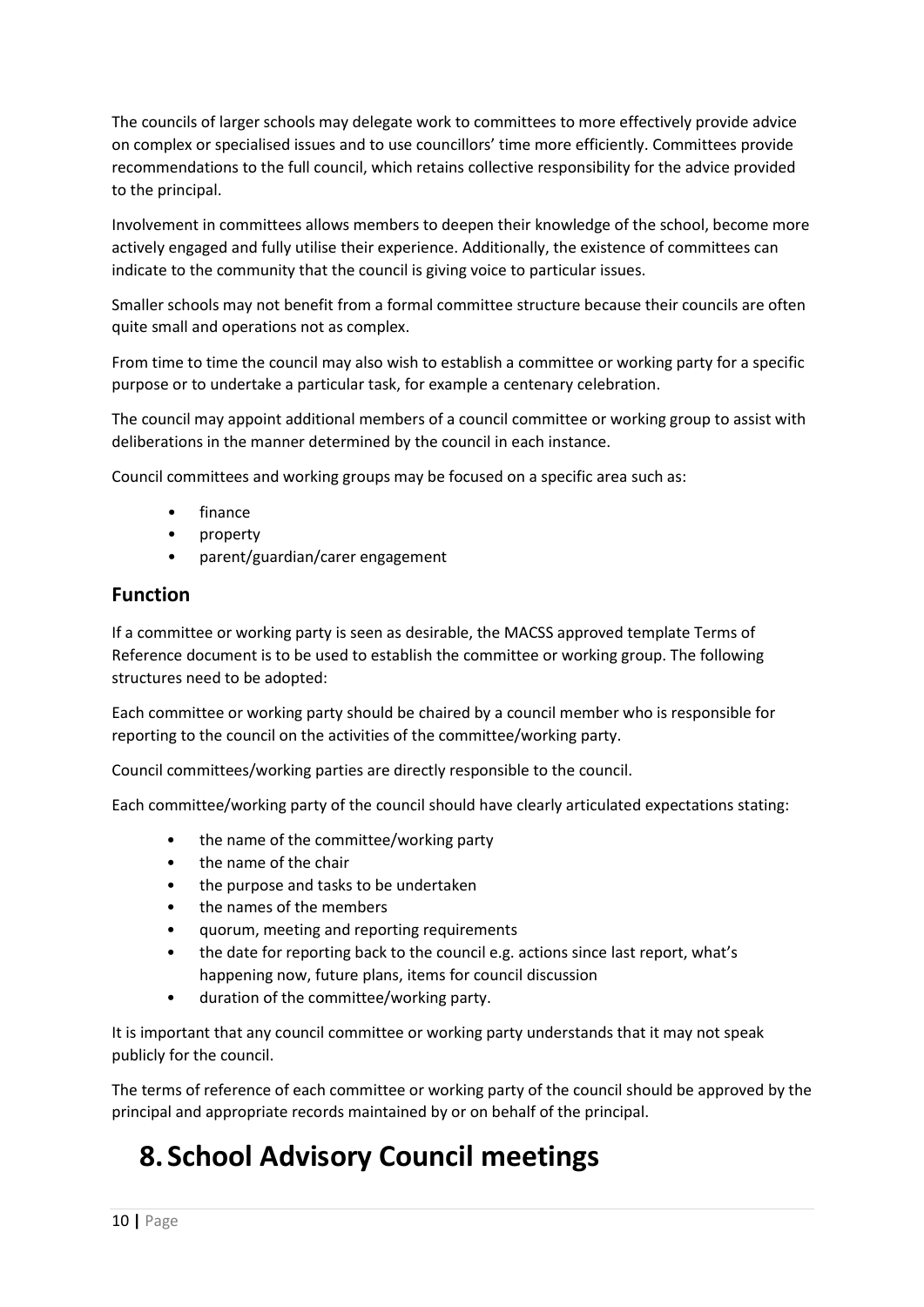### **Meetings**

The St Mary's College School Advisory Council meets 8 times during the year.

The School Advisory Council may call extraordinary meetings if required.

Agendas should be prepared and distributed prior to each meeting, with sufficient notice and time for preparation by council members.

#### **Quorum**

A quorum must be present at all times at each council meeting for the meeting to be validly constituted and all decisions made at the meeting valid. The quorum for meetings is two-thirds of the total number of council members at any given time. The Principal should always be part of the quorum.

### **Conduct of council meetings**

Council confidentiality and solidarity are key ingredients in building trust at council meetings. As a general rule all council meeting proceedings are confidential. At times, there may be occasion to formally declare an issue, a paper and/or a discussion as particularly sensitive and confidential. This should be done by the Chair prior to a council meeting, and confirmed before the close of the meeting.

Council members must respect the right of individuals to express their views freely at council meetings without fear of their being named outside the council meetings as taking particular positions. As in all similar groups, a sense of trust among council members is vital for the wellbeing of the council.

A meeting should close by reviewing actions and deadlines set, and noting of the details of the next meeting.

The Secretary of the Council is responsible for taking minutes of council meetings. A minute book of all meetings of the Council must be maintained by the principal.

### **Disclosure of interests by council, committee and working group members**

In accordance with the school's *Conflict of Interest Policy* which is prescribed by MACSS, all council members must disclose any personal interest which relates, or may relate, to the operations of the school, in order to ensure that any actual, potential or perceived conflict of interest with a duty that the person has on the council is identified and appropriately managed.

When an issue arises at a council meeting, relating to such an interest or duty, the member must not attend the meeting while that matter is discussed and must not vote on that or any related matter. The school's *Conflict of Interest Policy* as prescribed by MACSS must at all times be complied with by all members of the Council.

The same disclosure requirements also apply to the members of any committee or working group established by the council in accordance with their Terms of Reference which includes a requirement for compliance with the *School's Conflict of Interest Policy* as prescribed by MACSS.

## **9. Engaging with your school**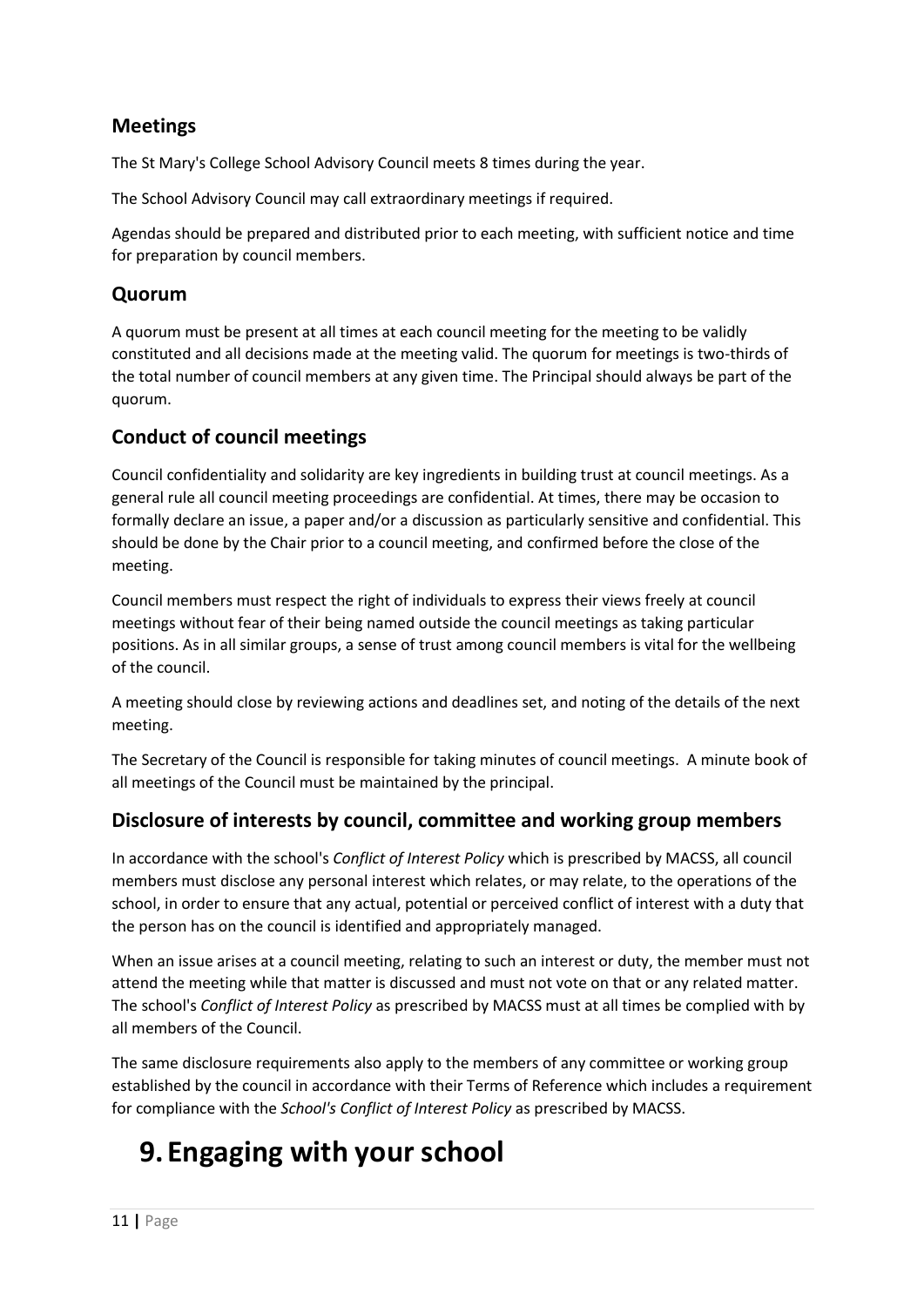The council encourages full participation of stakeholders to ensure a high level of engagement and participation by the school community. Schools must employ a variety of strategies to provide evidence to meet VRQA Minimum Standard 16, which requires a school to ensure that it is clear about its philosophy and can articulate the same to staff, students, parents, guardians and the school community.

# **10. Record keeping**

As a minimum, the principal must ensure the maintenance of the following council documents and records:

- the School Advisory Council Terms of Reference (this document) and the terms of reference of any committee or working group established by the Council
- agenda and minutes of School Advisory Council, committee and working group meetings
- a register of the current members of the council, committees and working groups and any council members holding key roles
- a register of interests disclosed by council, committee and working group members
- the School Advisory Council correspondence file.

### **Agenda and minutes**

The minutes of council meetings must be recorded in a consistent format and maintained in an appropriate archive system at the school.

Minutes of meetings should be distributed as soon as possible after the meeting to allow sufficient time for action items to be followed up between meetings.

The minutes should be approved by the council at its next meeting, as an accurate record of the meeting.

Council minutes are not public documents.

### **Publication of this Terms of Reference**

An up-to-date version of these Terms of Reference must be available on the school's website at all times.

# **11. Evaluating the work of the council**

The School Advisory Council must undertake an annual evaluation to reflect upon its performance and areas for improvement.

The council must agree the process to be followed each year following a MACSS template and appoint a council member to oversee the evaluation process and, if appropriate, take a leadership role in implementing the findings. Each year the council should consider whether any improvements to its operation or this Terms of Reference should be recommended to MACSS.

The council may determine to evaluate all aspects of its work or concentrate on some key areas. Areas for evaluation may include:

• Council processes such as meeting procedures, planning, communication